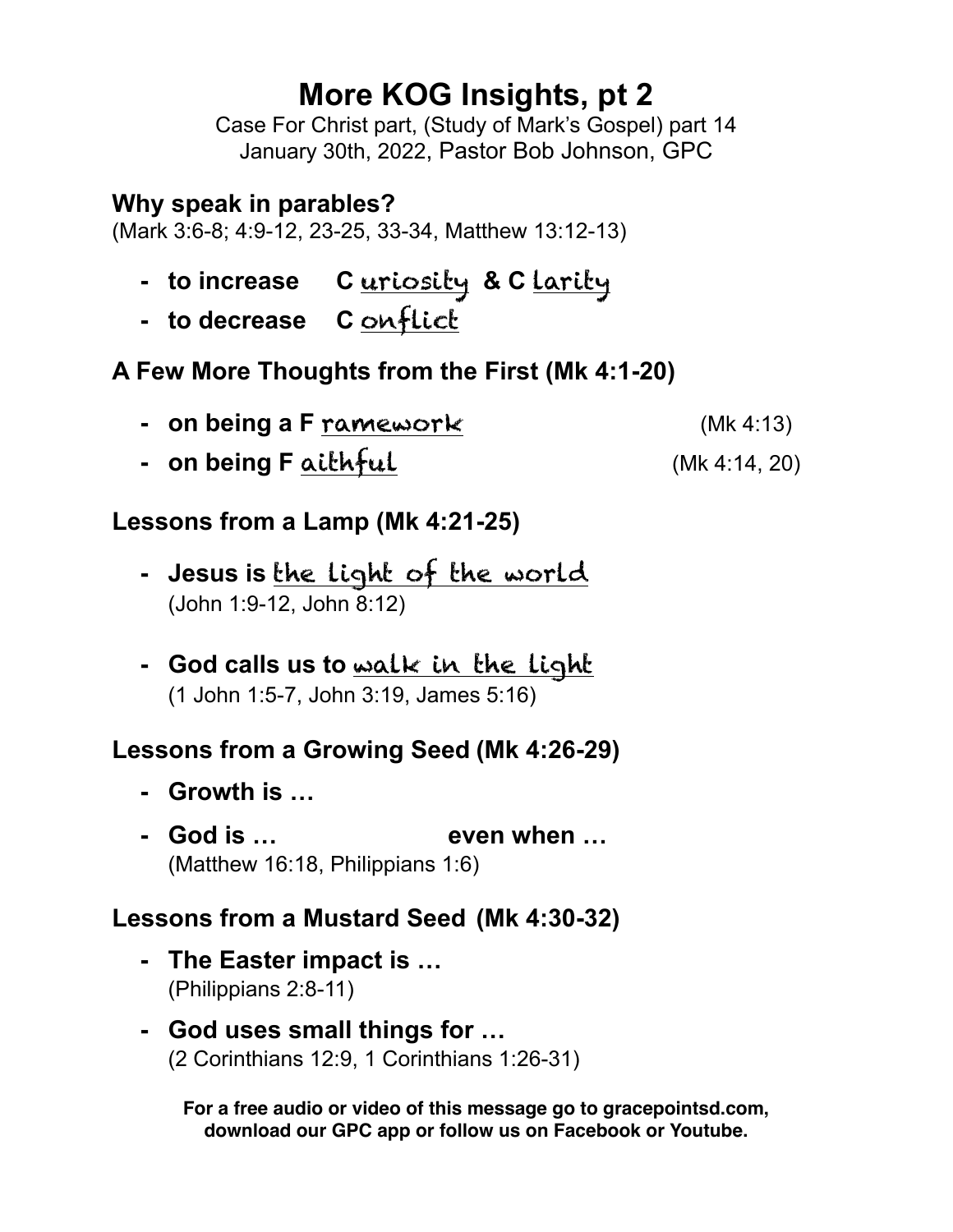## **This Week's Discussion Guide**

Welcome to our third week of our 12 week study and discussion based on our current Sunday series at GPC called, "Case For Christ".

In this series, we are slowly unpacking the Gospel of Mark. Each week we will read and reflect on a passage from Mark's gospel and discuss ways we can apply what we reflect on to our daily lives.

It is our prayer at GPC for our Sundays and small groups to provide the encouragement we all need to support each other as we desire to grow closer to God and build friendships as part of our vision at GPC to raise up committed Christ followers in a healthy church community.

#### **Getting Started:**

Each week, we typically start out with a few fun questions to get us warmed up :).

In the parable of the "growing seeding" found in Mark 4:26-29, the wheat grew when the farmer was sleeping.

Was there ever a time when you woke up and you were surprised by what you woke up to? Or … you took a trip or went to work and came home to a surprise?

In the last parable that we read and reflected on last Sunday from Mark 4:30-32, a small seed grew to be a huge bush.

Are there any examples in your life where something started out small, but grew to become something larger than you had expected?

Last Sunday was also a "missions morning" where we heard some stories from south of the border.

What encouraged you about what you heard from our guests from the ministry of Centro Shalom?

#### **Reviewing and Reflecting on the Passage:**

Let's read the passage from last Sunday. (Mark 4:26-32)

After reading this passage and looking back on your notes from Sunday, was there a particular thought, verse or comment that caught your attention, challenged you or raised a question for you?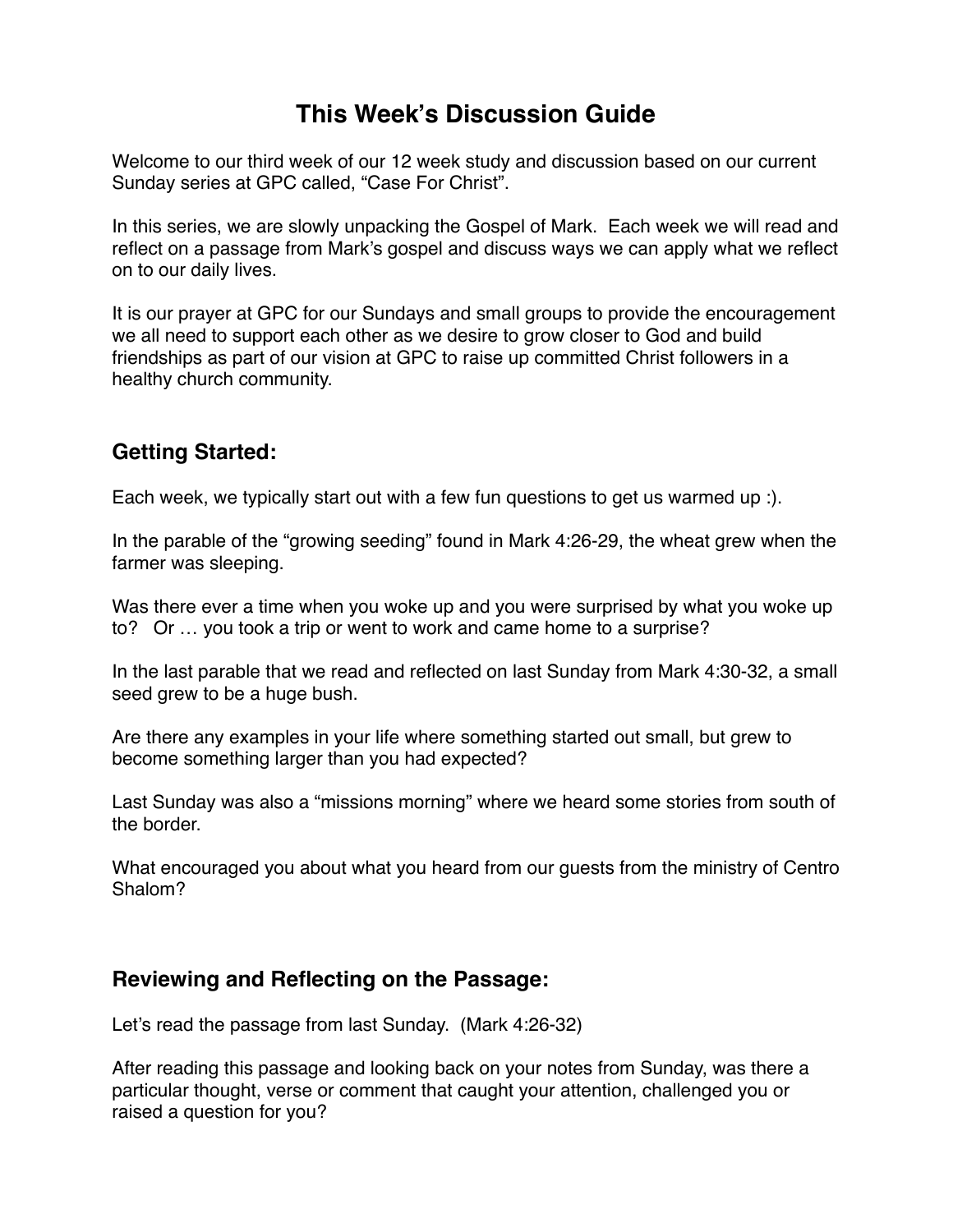#### **Digging Deeper:**

1. Last Sunday, from the parable of the growing seed in Mark 4:26-29, we reflected on how spiritual growth is God's work. At the time of our salvation, God begins His work in us. We are made alive in Christ (read 2 Corinthians 5:17).

Then, through an ongoing lifelong process, God progressively finishes and completes His work in us. Paul referred to this maturing process (called sanctification). (read Philippians 1:6)

Although we are encouraged from the Bible to put up some hedges and build in some helpful habits in our lives, it is the Holy Spirit that actually produces the growth we desire.

What insights regarding our spiritual maturity can we learn or be reminded of from the following verses:

Galatians 5:22-23, Philippians 2:13, Colossians 3:8-10, 1 Corinthians 6:11, 2 Corinthians 12:9, 1 Thessalonians 5:23, 2 Thessalonians 2:13,, Hebrews 13:20-21, Zechariah 4:6

2. Peter, who was one of Jesus' early disciples, is a good example of the insights we reflected on from both parables from last Sunday.

From the 'growing seed parable' (Mark 4:26-29), we learned that it is God who grows us to become more and more like Jesus Christ and empower us to do His will.

From the last parable about the Mustard seed (Mark 4:30-32) we learned how God uses people with slow starts to accomplish great things.

Peter is a good example of how God matures and empowers those who rely on him and even though he had a slow start, God was able to eventually accomplish great things through him.

Even after Peter spent three years with Jesus he still struggled with fear, impulsivity and doubt. You might say he had a slow start. While Jesus was arrested and crucified, Peter denied knowing Jesus (Mark 14:66-72) and was driven by fear and was ready to return to his old job … fishing for fish.

After Jesus' resurrection and giving Peter an invitation to return to ministry, Peter was willing to pursue God's calling on his life to be a 'fisher of men'. More than this encouragement from Jesus, Jesus knew Peter and the rest of His followers would need the filling of the Holy Spirit to mature and minister as God intended.

When Jesus was about to ascend to heaven, they already knew what Jesus was calling them to do (see Matthew 28:16-20). After this calling, what did Jesus ask Peter and the rest of the disciples to wait for before pursuing their calling? (Acts 1:6-8)